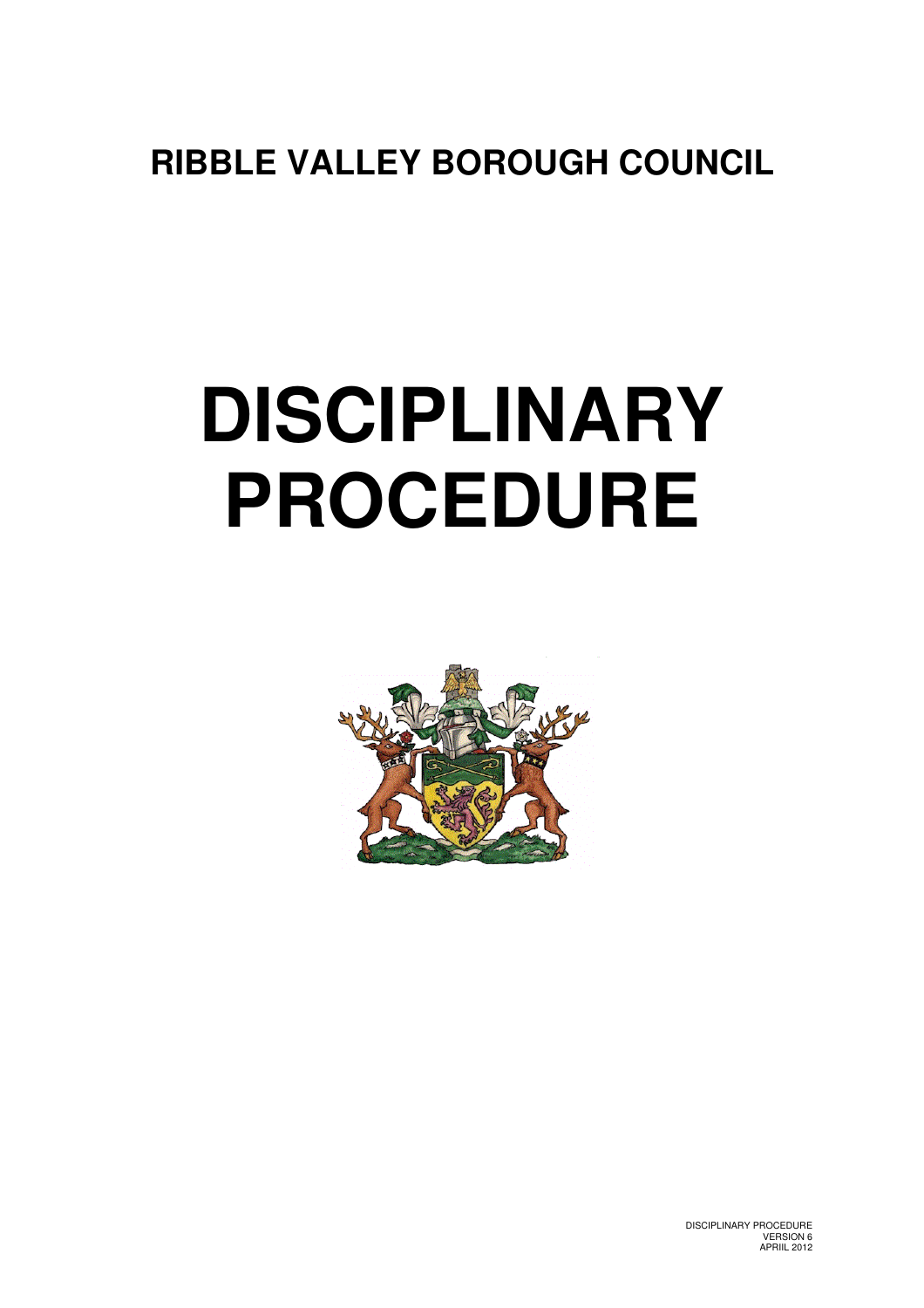# **DISCIPLINARY PROCEDURE**



# 1. INTRODUCTION

- (i) The aim of standard disciplinary procedures for all staff is to ensure uniformity of treatment between one individual and another and between one group of staff and another; to ensure justice for individual employees; to provide protection to the efficiency and smooth running of the Authority, and to ensure that management, unions and employees are aware of their rights and obligations, in respect of disciplinary and appeals machinery.
- (ii) These procedures should not be viewed primarily as a means of imposing sanctions but instead, as a means of emphasising and encouraging improvements in individual conduct.
- (iii) These procedures apply to all Local Government Services Scheme and craftworker staff employed under a contract of service by Ribble Valley Borough Council.
- (iv) These procedures reflect the principles outlined in the ACAS Code of Practice on Disciplinary Procedures.
- (v) It is recognised that in cases of alleged lack of capability, the following of a normal disciplinary procedure is sometimes inappropriate.
- (vi) This procedure shall be subject to joint review.
- (vii) In appropriate cases, this policy should be read in conjunction with the Council's whistleblowing policy.
- (viii) This procedure may not be applicable in relation to termination of contract during probationary periods.
- 2. DEFINITIONS
	- (i) In this document where the term "recognised representative" is used, this is meant to be a branch official or representative appointed and accredited by UNISON, or by another recognised Trade Union. Legal representation at an internal hearing will not be accepted.
	- (ii) In this document a "full-time officer" means an official employed by a nationally recognised negotiating body to represent its members.
	- (iii) In this document 'gross misconduct' refers to a more grave offence such as, but not exclusive, to the following list:
		- (a) theft, fraud and deliberate falsification of records;
		- (b) physical violence;
		- (c) serious bullying or harassment;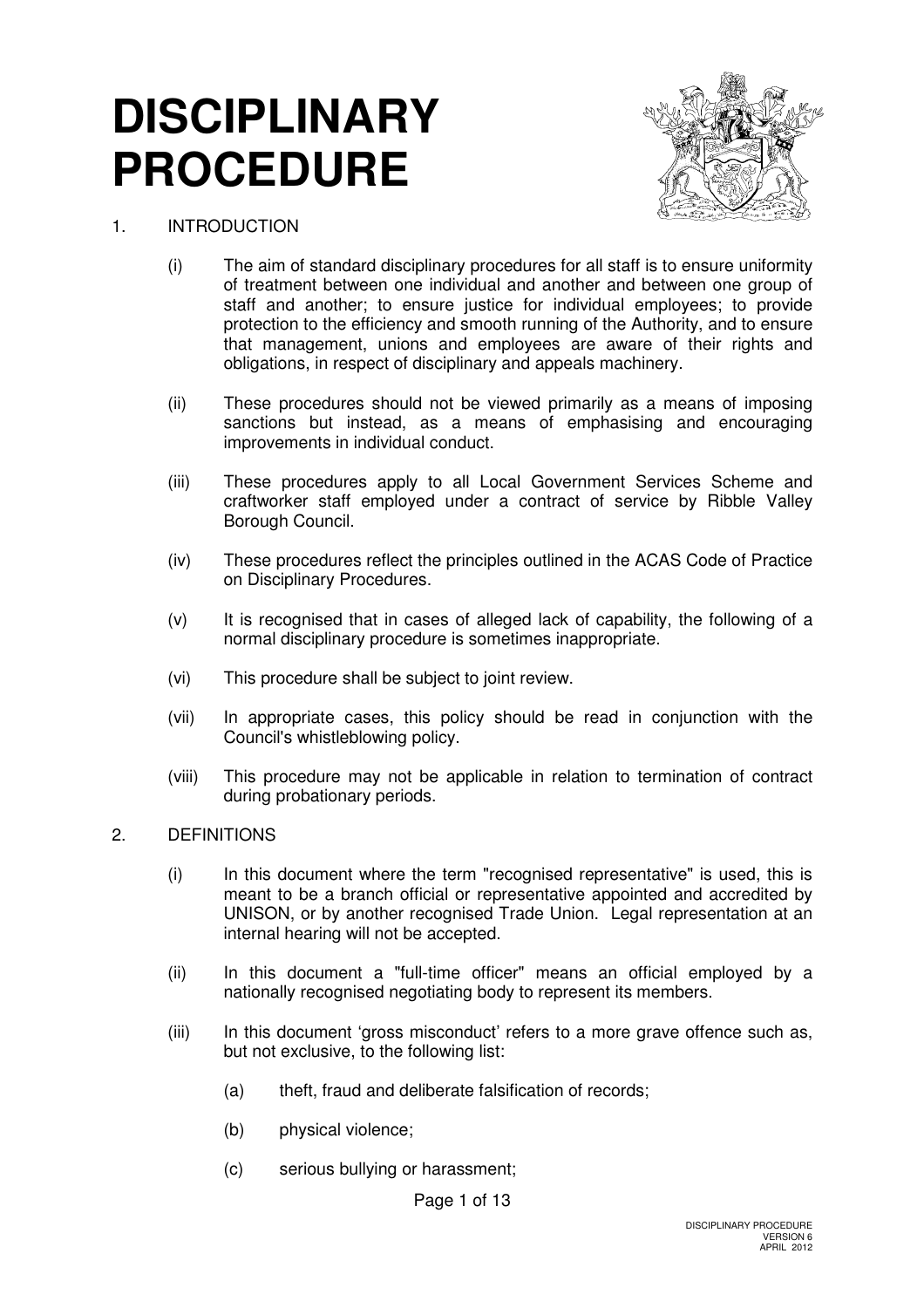- (d) deliberate damage to property;
- (e) serious insubordination;
- (f) misuse of an organisation's property or name;
- (g) bringing the employer into serious disrepute;
- (h) serious incapability whilst on duty brought on by alcohol or illegal drugs;
- (i) serious negligence which causes, or might cause, unacceptable loss, damage or injury;
- (j) serious infringement of health and safety rules;
- (k) serious breach of confidence (subject to the Public Interest Disclosure Act 1998).
- (l) unauthorised entry to computer records

# 3. REPRESENTATION

 Employees are entitled to be represented by their branch trade union representative, or by a workplace colleague, at all of the formal stages of the procedure.

Representation is not necessary during the informal stages of the procedure.

In cases of suspension (ie suspected gross misconduct) there may not be enough time to find a representative.

 No formal action should be taken against a trade union representative, safety representative, or any other union representative, until the circumstances of the case have (in advance of any actions to be taken) been discussed with their Regional Officer.

4. RIGHTS AND RESPONSIBILITIES

 Employees have a duty to co-operate with procedures and to be accompanied at formal proceedings.

 Trade union representatives or other companions have a duty to act in the employee's interests.

 Management have a duty to act in accordance with agreed procedures; to investigate before taking action; provide support as appropriate; to take account of any mitigation and ensure that all action is fair and proportionate.

# 5. INFORMAL STAGE

 The common initial response of a Head of Service/Manager to instances of unsatisfactory conduct or poor standards of performance will be a discussion on a one-to-one basis. This is not disciplinary action. This type of discussion would follow instances of carelessness, minor misconduct, or incompetence and formal disciplinary action would only follow where such instances continued. The discussion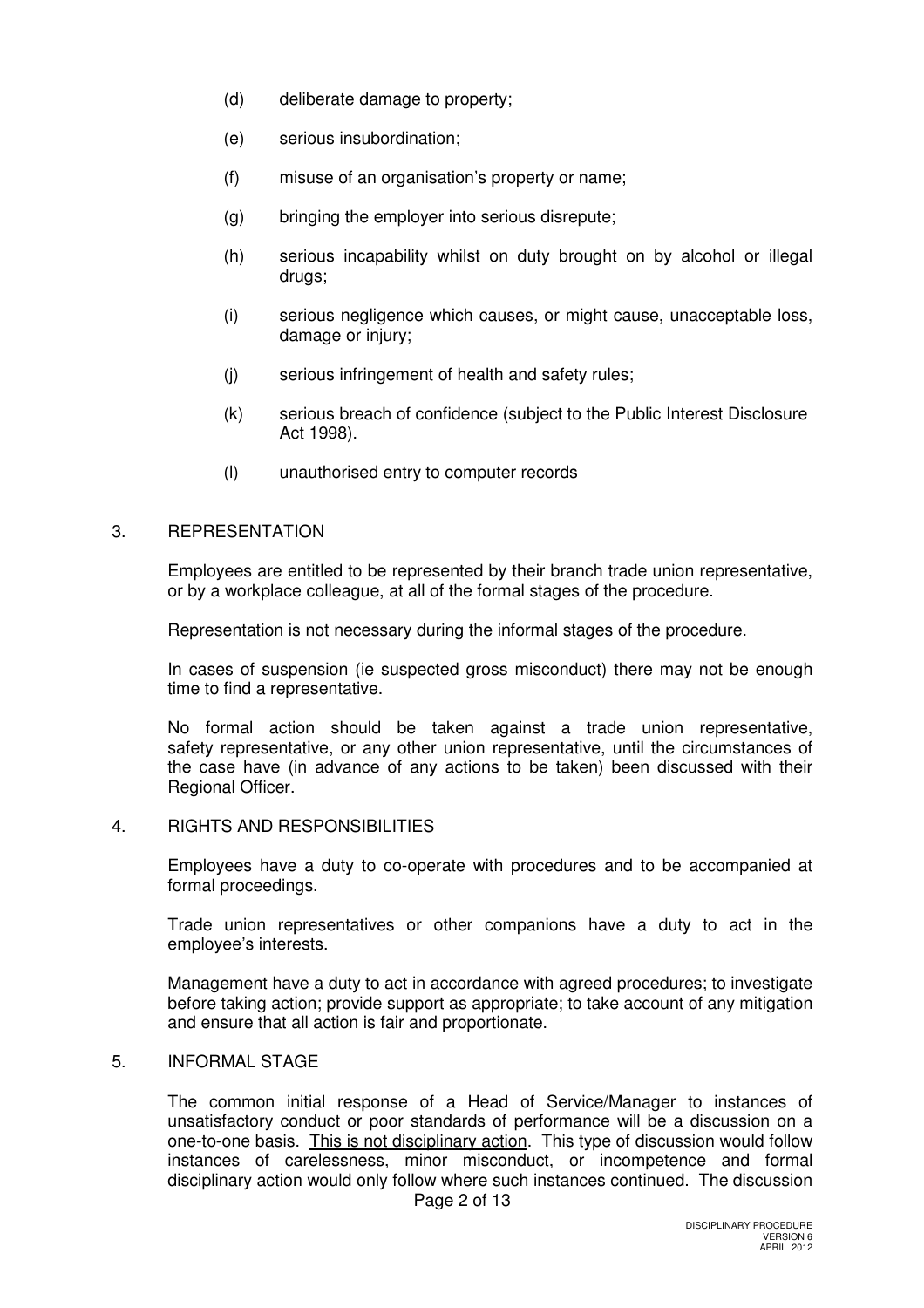should therefore be regarded as a very important aspect of the Head of Service or Manager's role. No written record of the discussion should be kept on the employee's file, but the Head of Service/Manager should keep a brief note of any discussion for reference purposes.

# 6. THE PROCEDURE

- (i) The breaches of discipline covered by this procedure fall into three main categories; minor offences, serious offences and gross misconduct.
- (ii) It is for the Authority to decide upon the delegation of responsibilities for administering disciplinary procedures. Each employee should be informed, in writing, on appointment or as soon as possible thereafter, of the details of this delegation insofar as they apply to him or her. An employee should thus be informed whether he/she can be dismissed only by a decision of the Council or by an officer. In those cases where an employee can be dismissed by an officer, the employee should also be informed which officer has the power of dismissal delegated to them. In the case of employees, whose employment can be terminated only by a decision of the Council, power of dismissal shall not be delegated to any officer.
- (iii) No disciplinary hearing should be convened, until the officer proposing such a hearing is satisfied that good reason for such action has been established and has discussed the matter with the Personnel Section.
- (iv) When it is decided that it is necessary to hold a disciplinary hearing, an employee shall first be notified, in writing, of the complaints against him/her and of the opportunity for preparing and stating a case, accompanied if so desired, by a recognised branch representative or officer of a recognised trade union or by a fellow employee of his/her choice. The employee concerned shall be given at least three working days written notice of the date and time set for the hearing, to enable him/her to discuss the matter with his/her representative. The employee shall also be notified of any witnesses who will be called and will, on request, be given details of the evidence to be used.
- (v) Employees and the person that accompanies them are obliged to make "every effort" to attend the meeting. Where an employee is persistently unable or unwilling to attend a disciplinary meeting without good cause, management are entitled to make a decision based on the evidence available.
- (vi) No disciplinary hearing shall be convened against a recognised trade union representative or a recognised safety representative, until the circumstances of the case have been discussed with a full-time officer of the trade union concerned. It is recognised that there may be occasions when it would be necessary to suspend a representative on full pay and in such cases the circumstances must be reported forthwith to the appropriate full-time officer.
- (vii) When determining the disciplinary action to be taken, the Director or Head of Service should bear in mind the need to satisfy the test of reasonableness in all circumstances. As far as possible, account must be taken of any mitigating factors.
- (viii) Where it is established that an individual is blameworthy, the following forms of disciplinary action are allowed for in the procedure: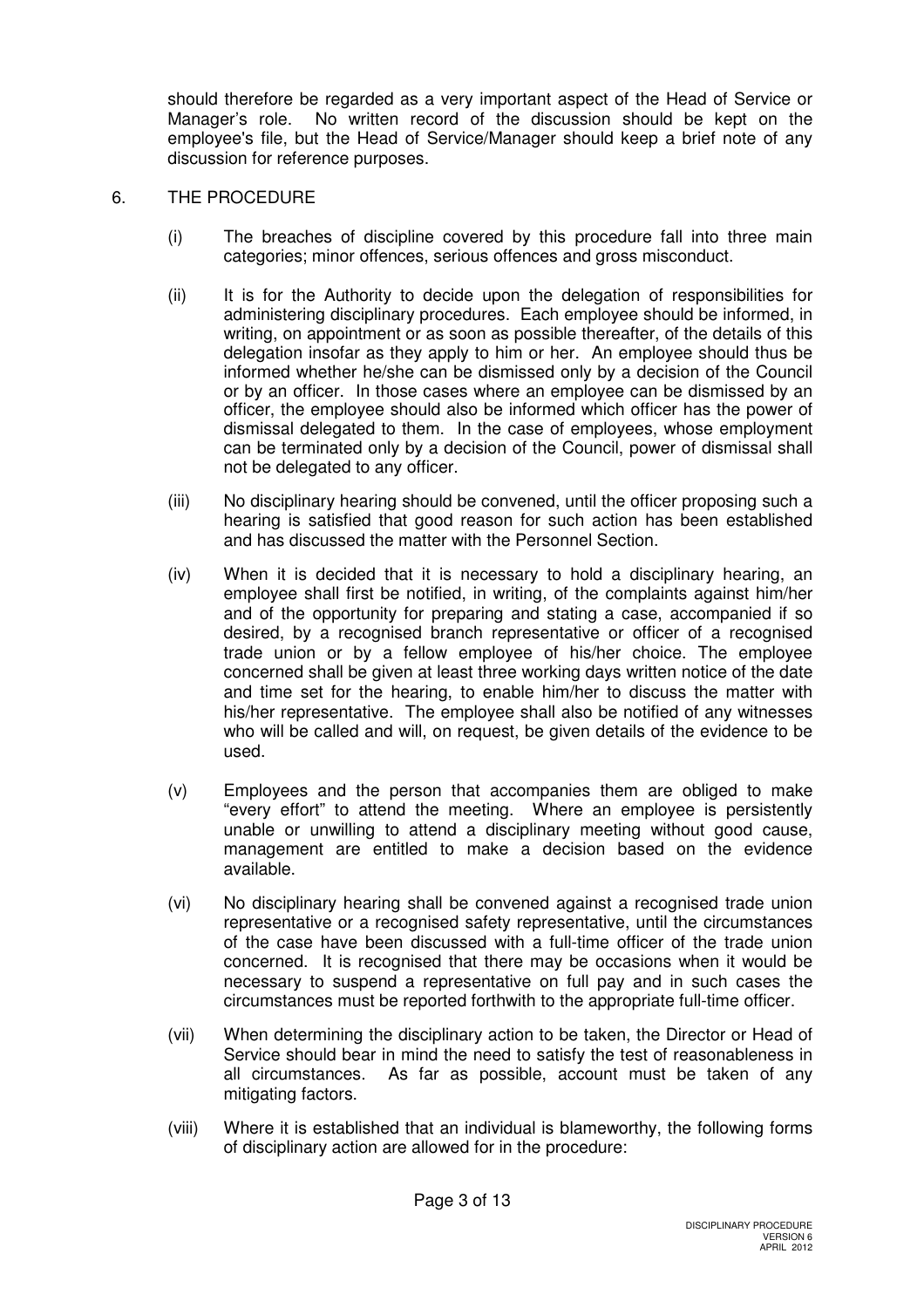- (a) An oral warning.
- (b) A written warning.
- (c) A final written warning (which might not be preceded by any previous warning).
- (d) Downgrading and/or transfer (usually as an alternative to dismissal).
- (e) Dismissal.
- (ix) The individual must be provided with a notice signed by a duly authorised officer, detailing the disciplinary action taken and containing a clear statement of the reasons for the action against the employee, together with an indication of the right of appeal.
- (x) The Personnel Section should be consulted about all disciplinary hearings.

# 7. SUSPENSION

 Suspension on full pay shall only be authorised by an appropriate officer or member of the Authority and is NOT a disciplinary measure, but merely a holding action pending enquiries.

- (i) Suspension should only be implemented to enable a thorough examination of the facts to be made and/or when it is clearly undesirable for the employee to remain on duty.
- (ii) The reason for the suspension shall be confirmed, in writing, to the employee forthwith, who at the same time should be told that - except in cases involving police enquiries, or where legal proceedings are pending, or wherever a formal Committee of Inquiry has been or is being established - if suspension from duty lasts for a period of three weeks and no disciplinary charges have been made, and communicated in writing, there is a right of appeal to the Council against continuation of suspension.

# 8. ORAL WARNING

(i) In cases of minor offences not justifying a written warning, a duly authorised officer of the Council ie Director/Head of Service may give an oral warning which would be confirmed in writing.

# 9. WRITTEN WARNING

- (i) In cases of repetition of minor offences or of a more serious offence not justifying a final warning, an employee may be issued with a written warning. Such a warning shall only be issued by a duly authorised officer or member of the Council.
- (ii) The warning shall include:
	- (a) A clear statement of the reasons for the action against the employee, together with an indication as to the right of appeal, a summary of the alleged facts, and, where appropriate, an indication of what is expected of the individual in the future.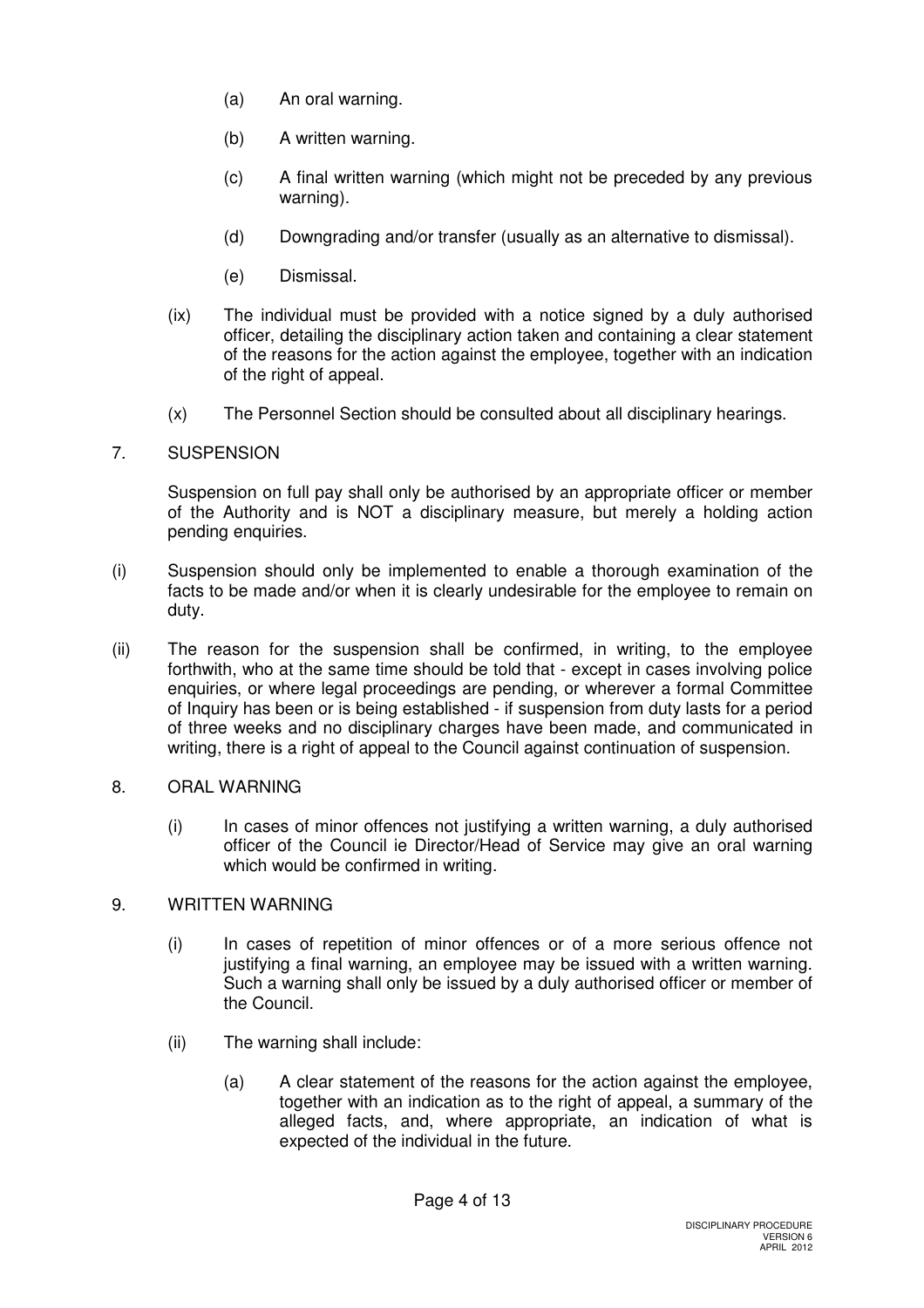- (b) An explanation that the warning will be entered on the employee's record and a notification that any further offence(s) could result in the issue of a final warning, unless there are mitigating circumstances.
- (c) An assurance that after 6 months of satisfactory conduct from the date of the warning, it shall be totally disregarded for disciplinary purposes. The member of staff will have the right to have this confirmed in writing.

# 10. FINAL WRITTEN WARNING

- (i) In cases justifying the issue of a final warning, or in instances of misconduct sufficiently serious not to be tolerated a second time and therefore warranting a single final warning, such a warning shall only be issued by a duly authorised officer or member of the Council, as outlined at Appendix A.
- (ii) A final warning shall include:
	- (a) A clear statement of the reasons for the action against the employee, together with an indication as to the right of appeal, a summary of the alleged facts, and where appropriate, an indication of what is expected of the individual in the future.
	- (b) An explanation that it is a final warning, which will be entered on the employee's record and notification that any further offence(s) or unsatisfactory performance could result is dismissal, unless there are mitigating circumstances.
	- (c) An assurance that after 12 months of satisfactory conduct from the date of the warning, it shall be totally disregarded for disciplinary purposes. The member of staff will have the right to have this confirmed in writing.

# 11. DOWNGRADING AND/OR TRANSFER

 As an alternative to dismissal and/or as an addition to a disciplinary warning, downgrading and/or transfer may be considered as appropriate. When notified in writing of the sanctions to be applied, the employee shall also be notified of the right of appeal against the decisions and the reasons for the action being taken.

# 12. ACTION SHORT OF DISMISSAL

Action short of dismissal may include:

- (i) A longer period for the final written warning to remain in force.
- (ii) Withholding of incremental progression for a specified period.
- (iii) Transfer to other duties (including lower graded duties, and without protection of pay).
- (iv) Suspension without pay for up to two weeks.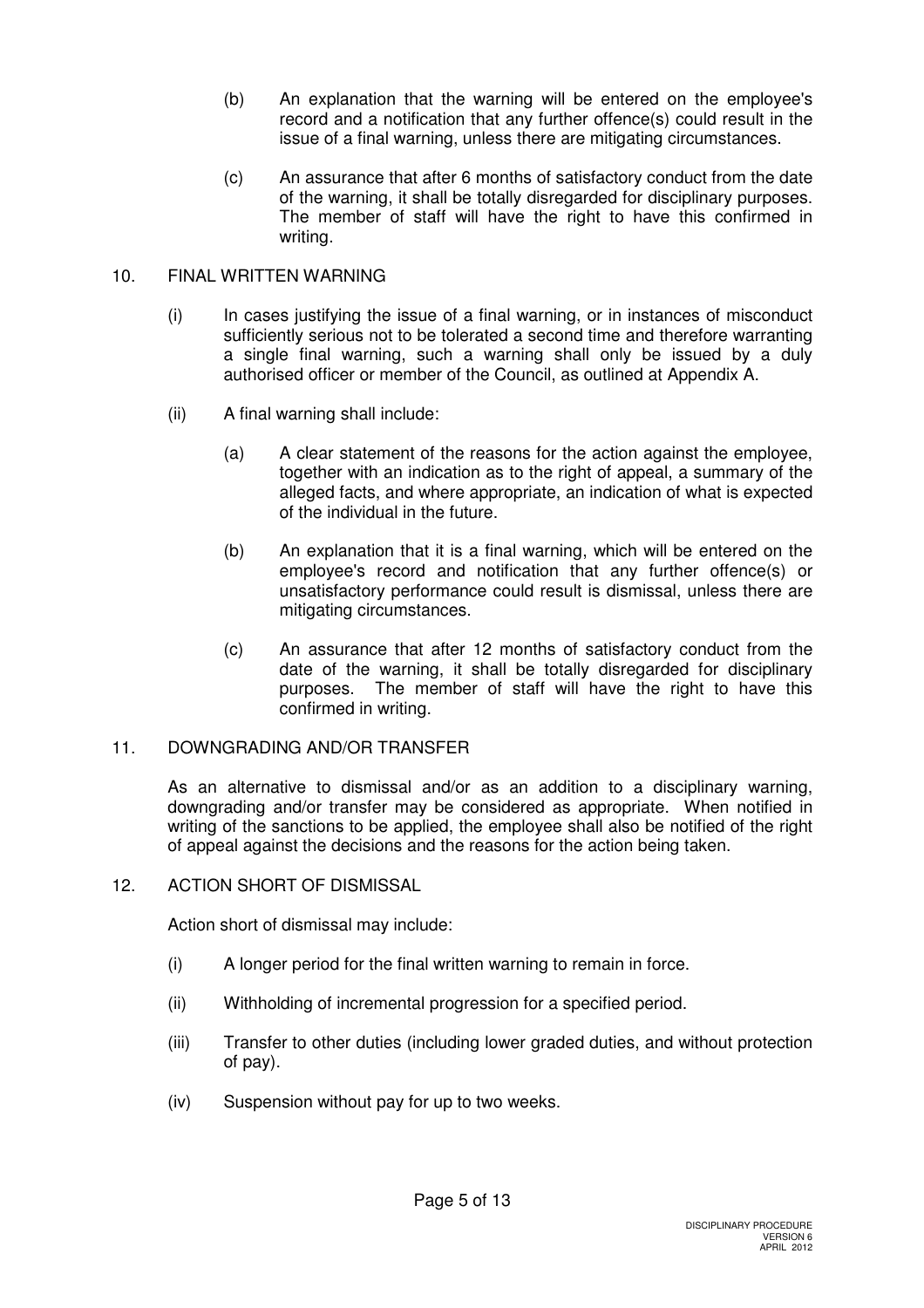# 13. DISMISSAL

 Except in cases justifying immediate suspension from duty or, exceptionally summary dismissal, employees shall, subject to any further enquiries that may be required, first be given a warning, in writing, signed by the appropriate officer, as outlined at Appendix A, that any further repetition by the employee might result in dismissal.

(i) Dismissal following a Written Warning:

 Except in cases of gross misconduct, no employee shall be dismissed unless a full investigation of the latest incident has been carried out, in order to establish the facts.

(ii) Dismissal following gross misconduct:

 In cases of gross misconduct leading to summary dismissal, the following conditions must be satisfied:

- (a) Following full investigation there are reasonable grounds for concluding the complaint is established.
- (b) The nature of the offence is such that it affects the relationship between the employee and the Authority or between the individual and any superior, colleague, client or member of the public with whom he/she might have contact in the performance of his/her duties, to such an extent that the employee cannot any longer reasonably be retained in his/her present post or other suitable alternative employment available with the Authority.

# 14. APPEALS AGAINST DISCIPLINARY ACTION

(i) Employment Tribunals

 It is accepted that these procedures will in no way preclude any employee or representative acting on his/her behalf, registering an appeal against dismissal with the appropriate Employment Tribunal, although it may be that such action would carry with it a request for any hearing by the Tribunal to be held in abeyance pending the hearing of an appeal by the Council. In this way, if the appeal to the Council is not successful, the right of appeal to the Employment Tribunal is not prejudiced. Employees are strongly advised to seek the advice of their Trade Union.

- (ii) Employing Authority
	- (a) Any employee who is aggrieved by disciplinary action shall have the right of appeal. The right of appeal will be as follows:

| Type of Action:                         | Grade of Staff:                                         | Appeal to be heard by:                     |
|-----------------------------------------|---------------------------------------------------------|--------------------------------------------|
| Warnings, Downgradings<br>and Transfers | Staff not directly<br>responsible to Chief<br>Executive | Chief<br>Executive/appropriate<br>Director |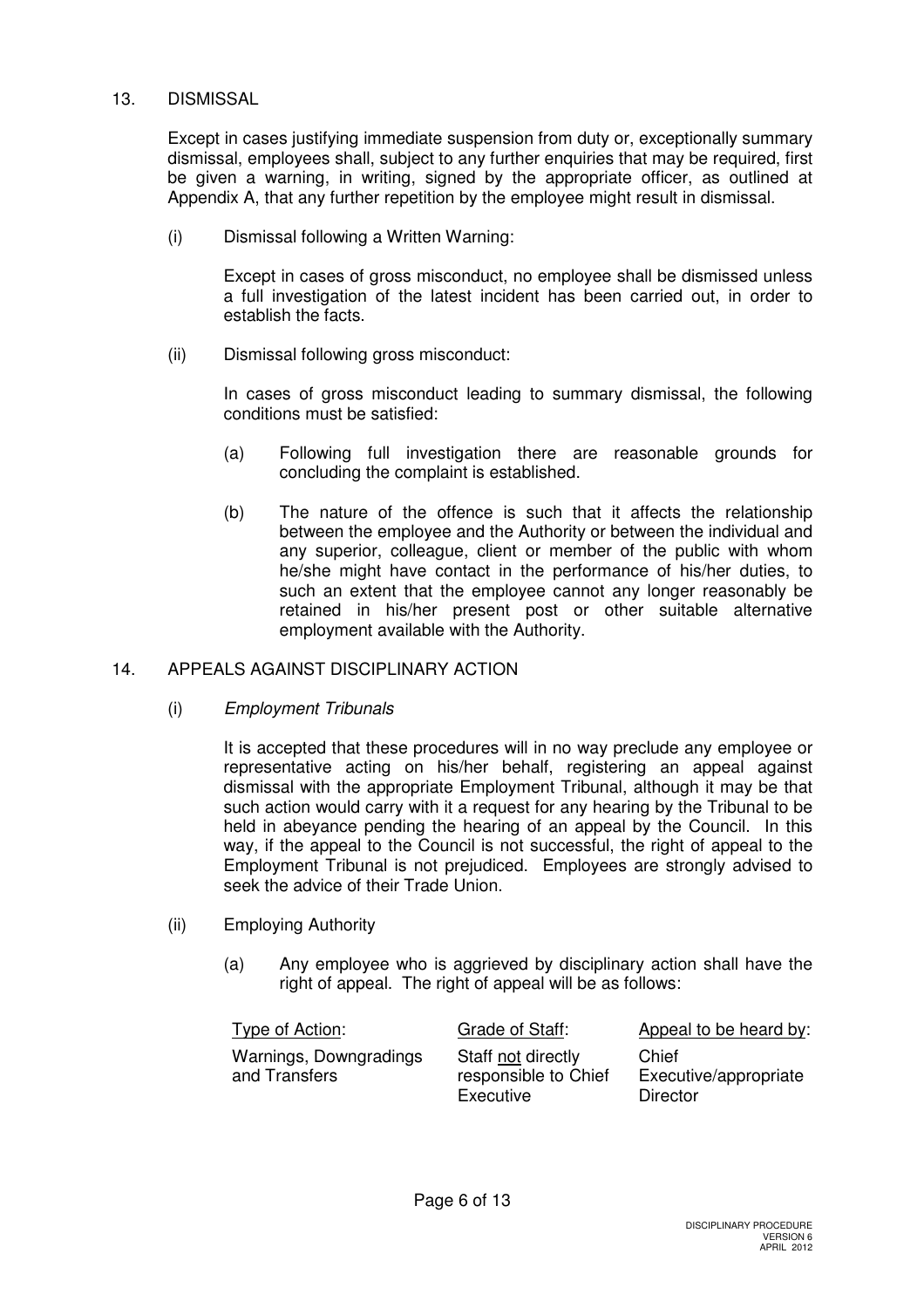Staff directly responsible to Chief Executive Authority Panel

Dismissal **All Staff** Authority Panel

 Provided that no-one will hear any appeal, or make any decision arising from it, if they have been involved in making the complaint or making the decision which is appealed against.

(b) It is important that appeals should be made and heard quickly. Employees who are the subject of any disciplinary action including dismissal, should be provided - within 7 days - with a notice, in writing, stating the nature of the disciplinary action, the reasons for the disciplinary action, together with a summary of the alleged facts on which the disciplinary action is based, and the employee's right of appeal. Any appeal by the employee should be lodged, in writing, to the Chief Executive within 7 days of the receipt of the written notice.

 The hearing of the appeal should take place within 5 weeks of the receipt of the notification of appeal, although either party, with the consent of the other, may in exceptional circumstances, be entitled to extend this period. The employee shall be given at least 7 working days notice of the date of the hearing.

- (c) Where the appeal is to be heard by the Chief Executive, the Personnel Section will make arrangements for the appeal to be heard. The procedure set out in Appendix B shall be followed. Where a Panel of the Authority is to hear the appeal, the Authority will set up Appeal Committees consisting of not less than 3 members of the Authority, to hear appeals. The Chairman of this Panel shall be a member of the Personnel Committee of the Authority.
- (d) The members of the Appeal Committee must not include any member of the Authority or Committee or sub-committee of the Authority who has been directly involved in the circumstances leading to disciplinary action. No officer of the Authority, who has been directly involved in the circumstances that appeared to indicate the need for disciplinary action at an earlier stage of the disciplinary procedure, shall be present at the appeal hearing as Secretary of the Appeal Committee or in any other capacity, except as a witness or as a representative of the Authority.
- (e) The staff side and management side should each prepare a statement of case, in writing, and send it to the Secretary of the Appeal Panel to arrive, if possible, at least 7 days prior to the date set for the hearing of the appeal. If both statements of case have been received before the hearing, the Secretary of the Appeal Panel will send a copy of management's statement of case to the staff side and vice versa. The Appeal Committee will be provided with any statements of case that have been received by the Secretary.
- (f) The employee shall have the right of appearing personally before the Appeal either alone or accompanied by a recognised representative, or officer of a recognised trade union, or a fellow employee of his/her choice.
- (g) At the hearing of an appeal, the procedure given at Appendix B shall be observed.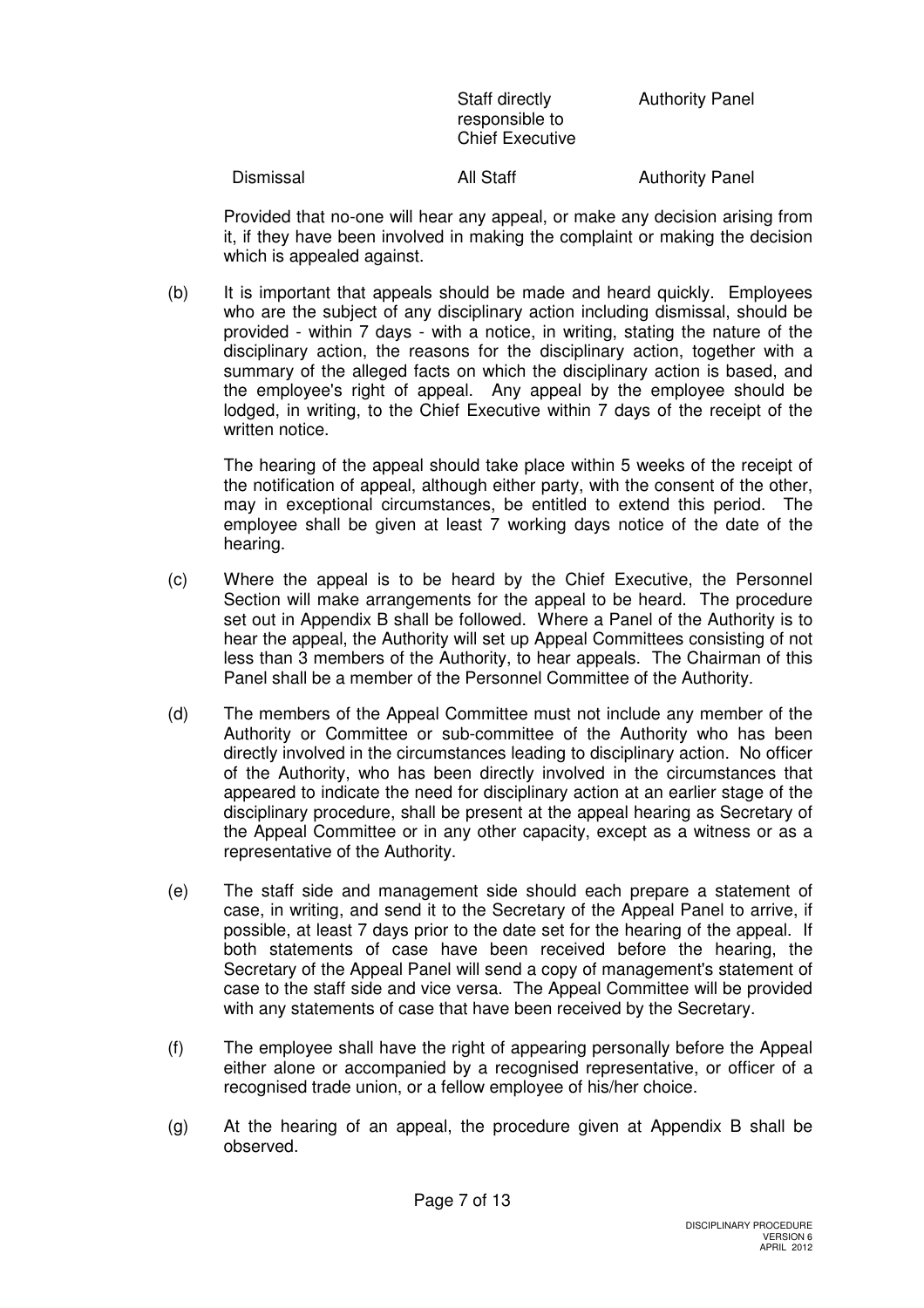# Signatures:

| <b>Chief Executive</b>         |
|--------------------------------|
| Head of HR                     |
| <b>Unison Branch Secretary</b> |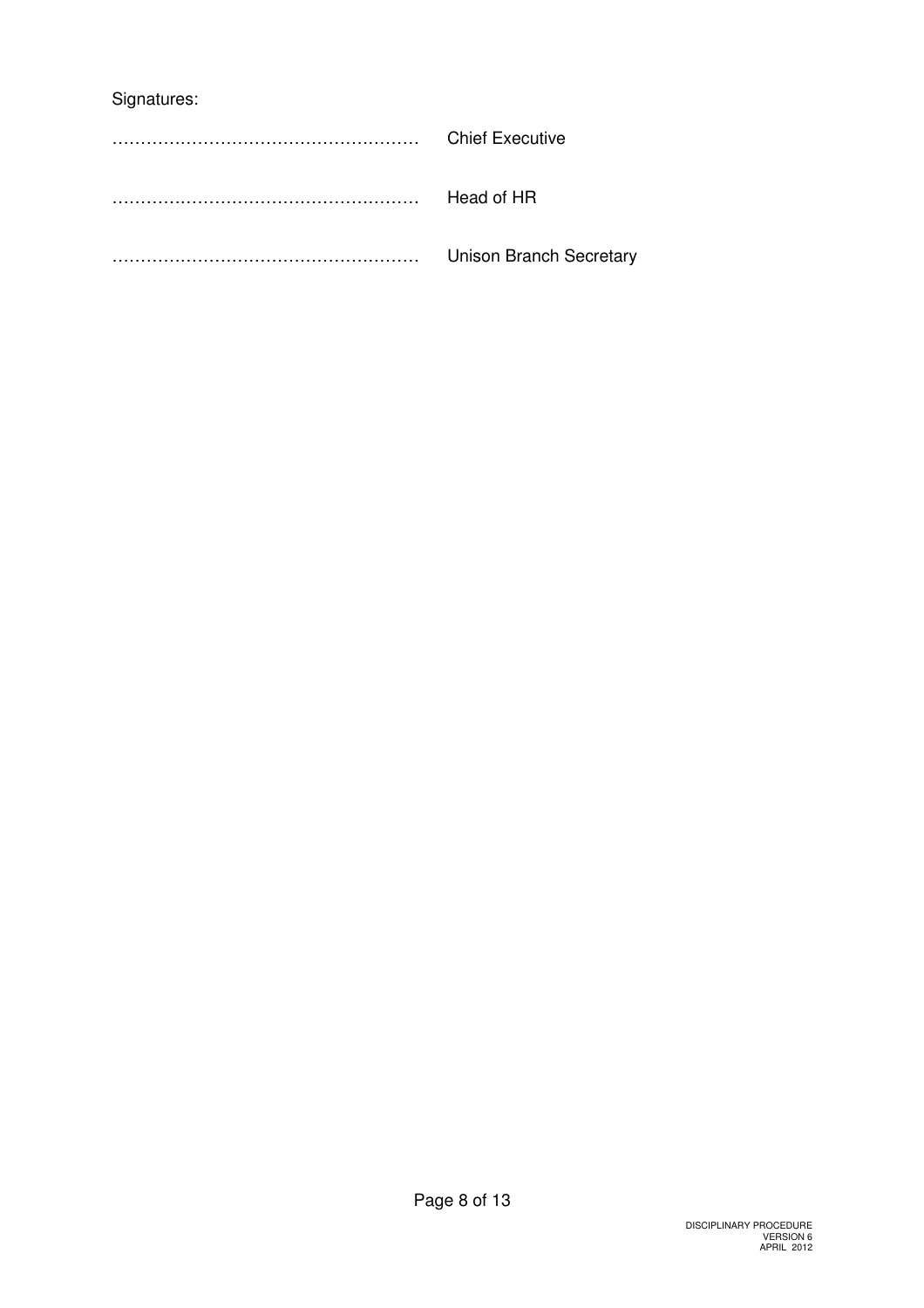# **A P P E N D I X A**

Schedule of delegated authority to take disciplinary action.

| Staff not directly<br>responsible to<br><b>Chief Executive</b> | Chief Executive/Director/<br><b>Head of Service</b> |
|----------------------------------------------------------------|-----------------------------------------------------|
| Staff directly<br>responsible to<br><b>Chief Executive</b>     | <b>Chief Executive</b>                              |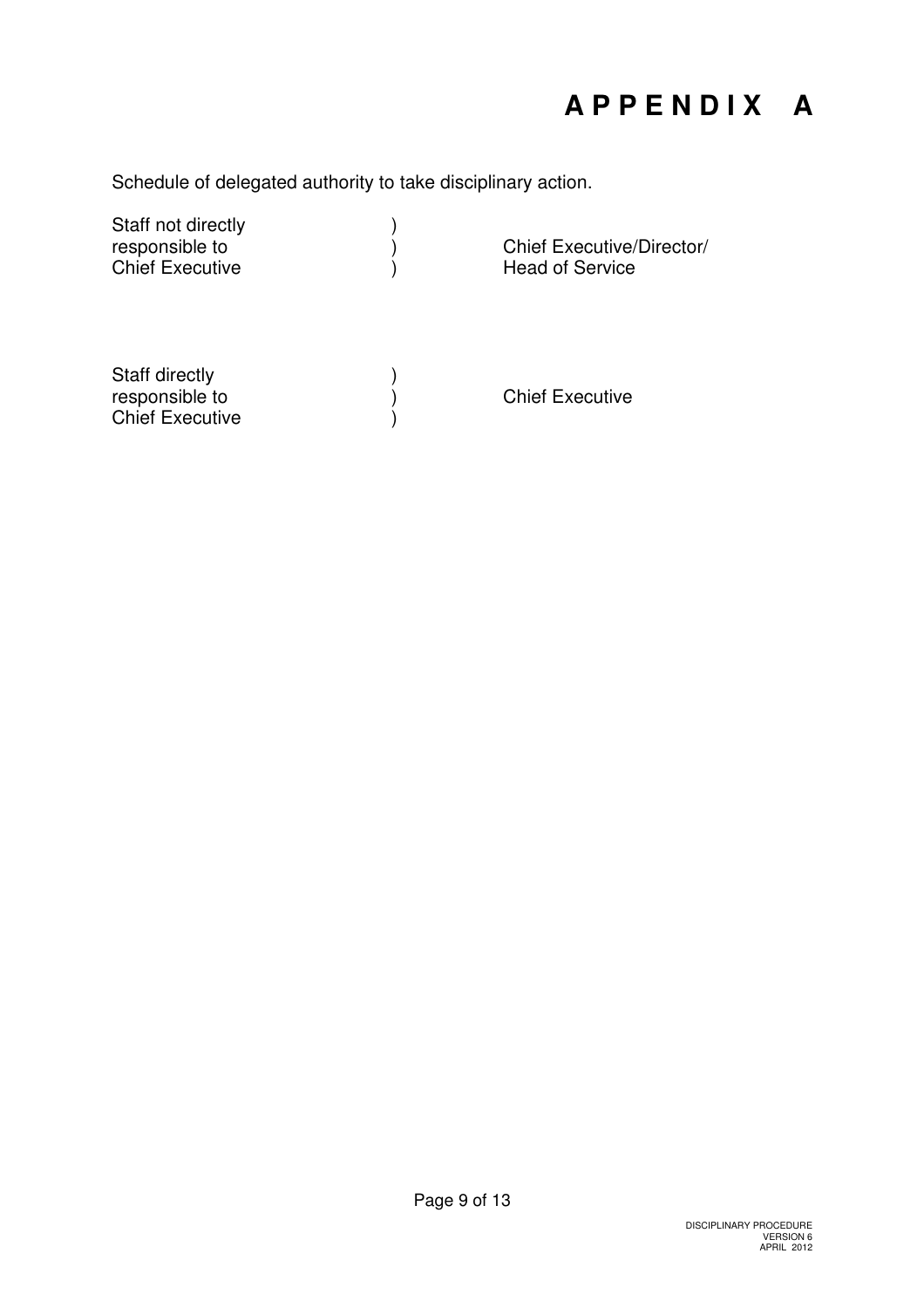# Appeal Hearing Procedure

- (a) The Authority's representative shall state the Authority's case in the presence of the appellant and his/her representative and may call witnesses.
- (b) The appellant or his/her representative shall have the opportunity to ask questions of the Authority's representative and witnesses (immediately following their individual statements).
- (c) The members of the Appeal Committee shall have the opportunity to ask questions of the Authority's representative and witnesses.
- (d) The Authority's representative shall have the opportunity to re-examine his/her witnesses on any matter referred to in their examination by members of the Appeal Committee, the appellant or his/her representative.
- (e) The appellant or his/her representative shall put his/her case in the presence of the Authority's representative and may call witnesses.
- (f) The Authority's representative shall have the opportunity to ask questions of the appellant, his/her representative and his/her witnesses (immediately following their individual statements).
- (g) The members of the Appeal Committee shall have the opportunity to ask questions of the appellant, his/her representative or his/her witnesses.
- (h) The appellant or his/her representative shall have the opportunity to re-examine his/her witnesses on any matter referred to in their examination by members of the Appeal Committee or the Authority's representative.
- (i) The Authority's representative and the appellant or his/her representative shall have the opportunity to sum up their cases, if they so wish. The appellant or his/her representative shall have the right to speak last. In their summing up, neither party may introduce any new matter.
- (j) Nothing in the foregoing procedure shall prevent the members of the Committee from inviting either party to elucidate or amplify any statement he/she may have made, or from asking him/her such questions as may be necessary to ascertain whether or not he/she proposes to call any evidence in respect of any part of his/her statement or alternatively, whether he/she is in fact claiming that the matters are within his/her own knowledge, in which case he/she will be subject to examination as a witness under (b) or (f) above.
- (k) The Committee may, at their discretion, adjourn the appeal in order that further evidence may be produced by either party to the dispute.
- (l) The Authority's representative, the appellant, and his/her representative and witnesses shall withdraw.
- (m) The Committee shall, with the officer appointed as Secretary to the Committee, deliberate in private, recalling both parties to clear points of uncertainty on evidence already given. If recall is necessary, both parties shall return notwithstanding only one is concerned with the point giving rise to doubt.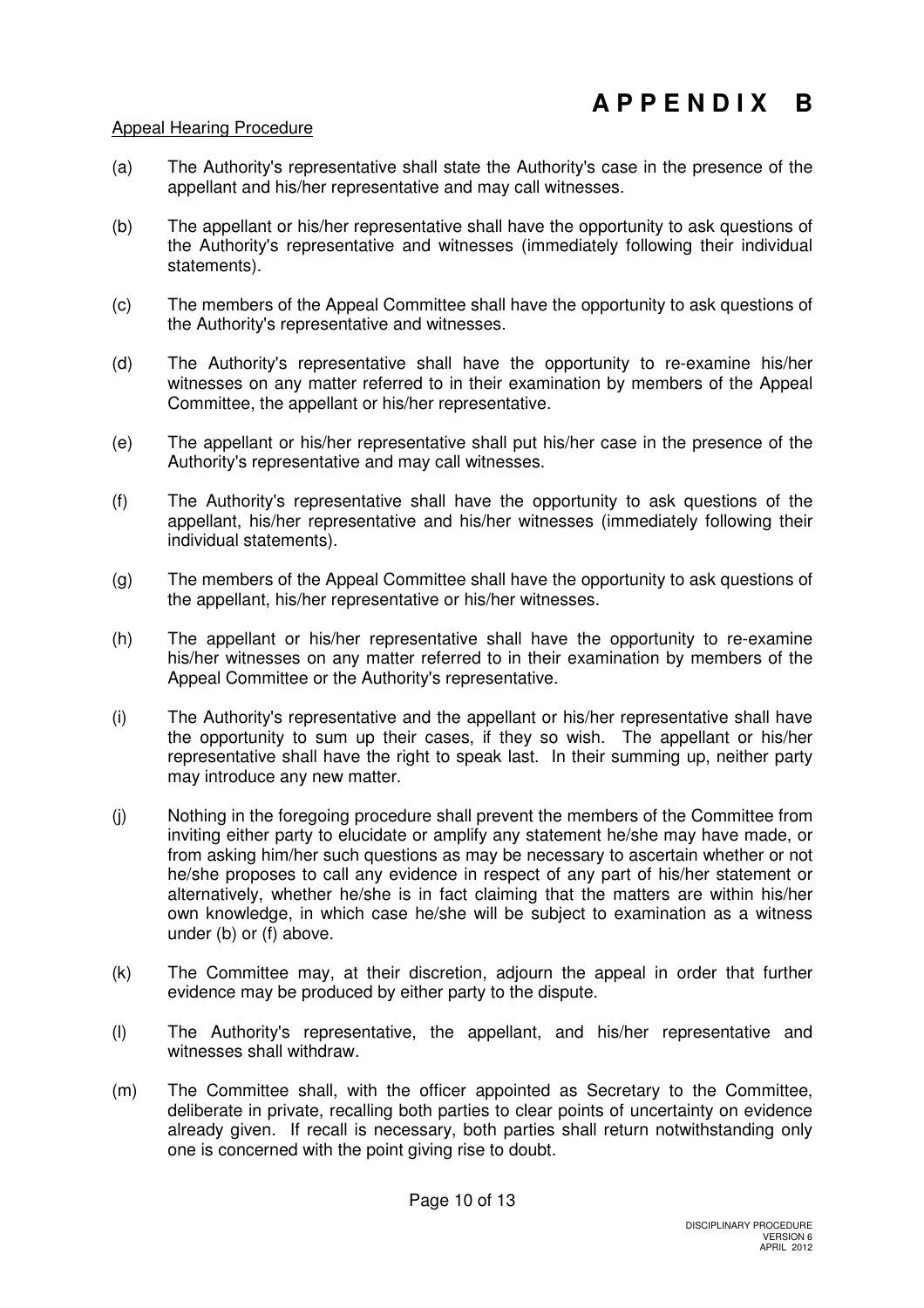# **Guidance for employees suspended from work**

# 1. REASON FOR SUSPENSION

A Director/Head of Service will have outlined the allegations that have been made against you. Being suspended does not mean that the allegation(s) are proven or that disciplinary action will be taken. It does mean that the allegation(s) is/are being taken seriously. Alternatives to suspension will have been considered.

Suspension from duty may occur where:

- (a) Gross misconduct is alleged;
- (b) the presence of the employee may hinder the investigation;
- (c) the nature of the allegation suggests either the employee or others may be at risk, feel vulnerable or find it unacceptable for the employee to remain in work.
- (d) it is likely that further allegations may be made.
- (e) Council property/evidence may be destroyed or tampered with
- (f) the suspension is the result of criminal proceedings

## 2. WHAT HAPPENS NEXT?

An Investigating Officer(s) will investigate the allegations, and will contact you to arrange an interview to allow you to respond to the allegations. At this meeting you may bring with you a Trade Union representative or work colleague. This meeting may take time to set up if the Investigating Officer(s) has to interview the complainant and/or witnesses before meeting you.

## 3. HOW LONG IS IT FOR?

An Investigating Officer(s) will aim to conclude disciplinary investigations within 3 weeks but they need to carry out a full and fair investigation. Complex investigations can take longer. As the investigation progresses, new evidence may come to light which allows a person to return to work. In most cases people have to wait until the investigation is concluded and, where appropriate, a Disciplinary Hearing is arranged to decide the outcome. A Personnel Officer will communicate ongoing progress to the employee as appropriate. Any concerns the employee or his/her trade union representative has about the investigation process should be raised with the Director/Head of Service who appointed the Investigator(s).

## 4. WHAT DOES FULL PAY MEAN?

Any employee who is suspended shall receive full contractual pay.

# 5. SUPPORT AND ASSISTANCE

The Personnel Officer will support you during your suspension and keep you updated on the continuation of your suspension and the investigation. If you do not have a copy of the disciplinary procedure you can obtain one from Human Resources.